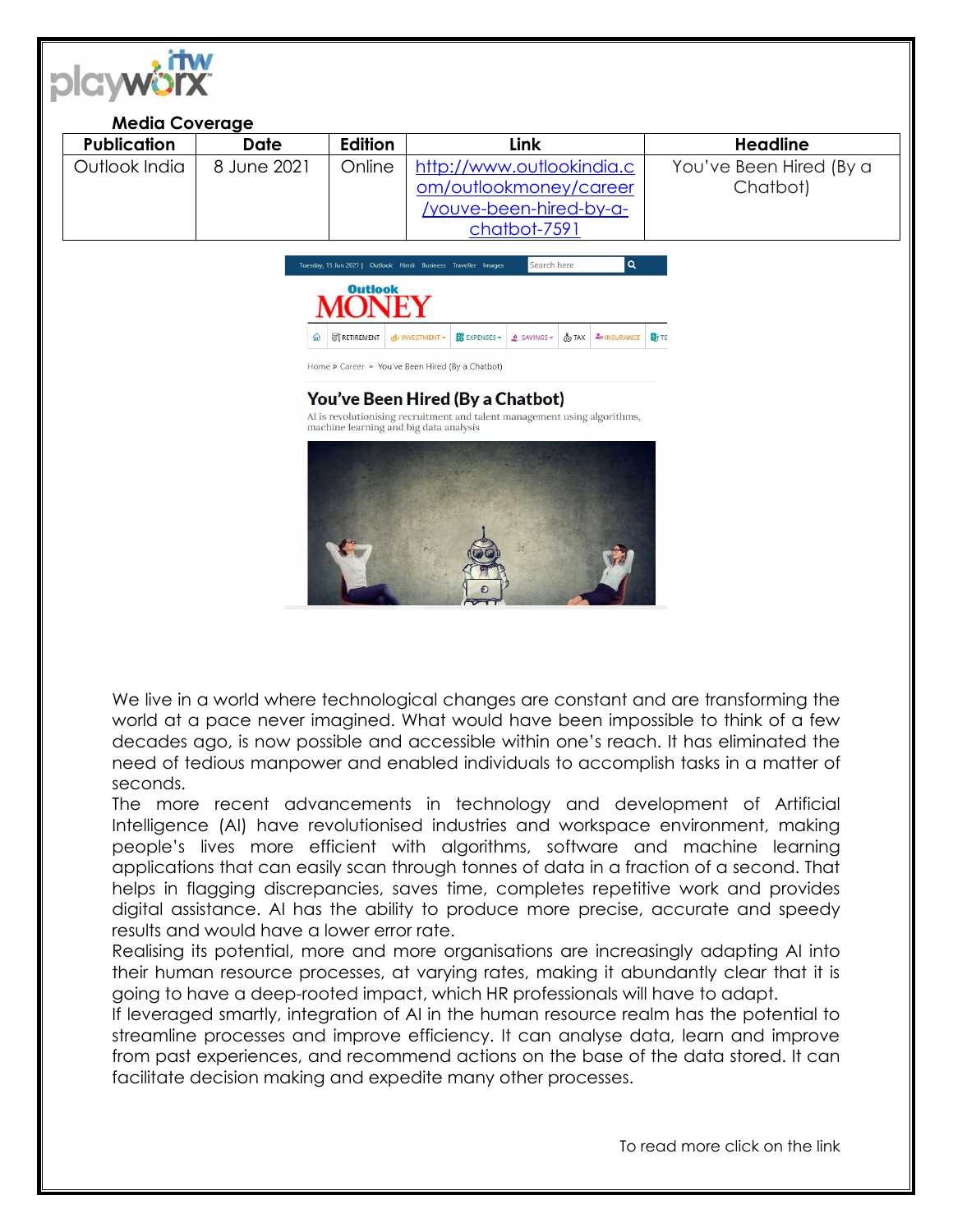

Scouting and talent acquisition

One of the key processes in Human Resource Management is talent acquisition, a process which can easily be deemed tedious and daunting, requires utmost precision from HR personnel. It is essential to find the right person for the right role in your organisation. The company's goals, future, expectancy and performance can be greatly affected by the addition of an employee. The responsibility lies on the HR department to scout the right person for the designated role.

The process, in general, can be cumbersome, as the department is required to fulfill numerous roles. They may have to go through countless applications, on the basis of which candidates will be shortlisted for further processes. Interviews would have to be scheduled with different managerial levels. At the same time, they must maintain active communication channels to answer any queries that the applicant may have, or to initiate any dialogue.

The integration of AI would make the entire process conducive right from the beginning. By analysing the employer's previous hiring data and current requirements, automated AI processes can easily and quickly suggest candidate profiles for the role, making the selection process much shorter and seamless. It can further effortlessly schedule interviews with potential candidates and maintain systematic communications.

The whole process not only helps the department save time, but also helps them focus their efforts on more interactive and significant parts of the recruitment process.

Administration management

The HR department has a humongous list of tasks and jobs they have to keep track, ranging from employee performance data, holiday schedule, absence management, timesheet management, salary management, increments, shifts, etc. The process can be time-consuming, requiring referring of several data records and sheets for relevant employee information. Factor in the high chance of human error. With AI assistance, the team can easily handle these tasks through automation, assuring you trustworthy data and satisfied employees.

Employee attribution/talent management

It is necessary for the department to monitor employee performances, retain high quality employees and assert employee satisfaction by creating a motivating environment. With algorithms in place, AI can examine performance score, rewards, pay, data, etc, and predict the likelihood of an employee leaving or being dissatisfied at work.

This gives the department a heads-up and a chance to ameliorate the situation, and opens room for intervention to keep things under control. It can help in retaining employees by taking measured and timely steps, and can help improve employee satisfaction and workspace environment.

Enhanced experience

To read more click on the link